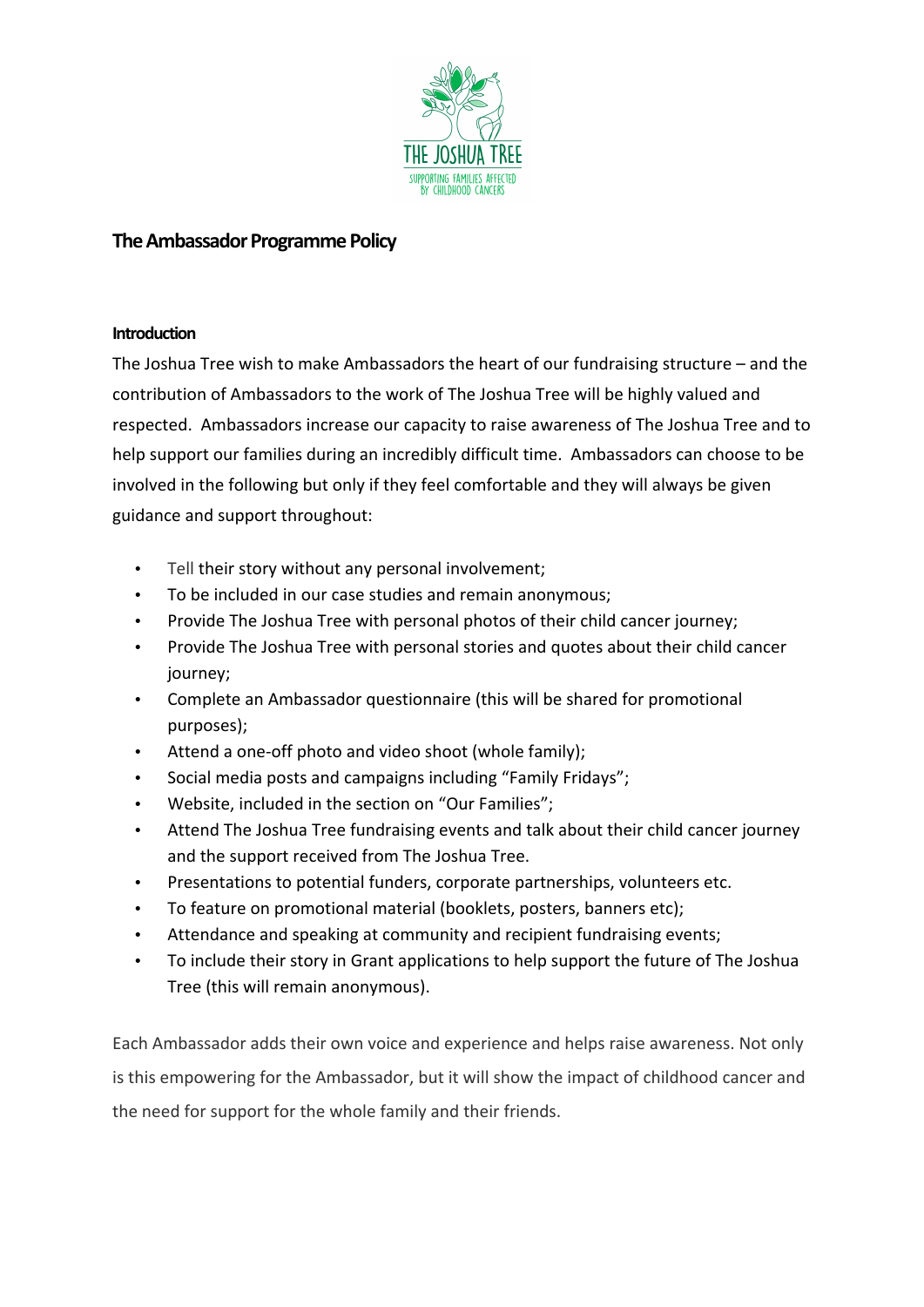

### **Policy**

This Policy sets out how The Joshua Tree intends to support its Ambassadors. The Ambassador Policy is guided by the following principles:

- The Joshua Tree and its Ambassadors will follow this policy;
- The Joshua Tree recognises that Ambassadors donate their time and talents freely and voluntarily. The Ambassador's role with be clearly explained and mutually agreed;
- The Joshua Tree will provide appropriate information and support to its Ambassadors;
- The Joshua Tree is committed to equal opportunities in relation to the attraction, selection and involvement of volunteers.

The Joshua Tree is committed to good practice when supporting its Ambassadors. The Joshua Tree will make on-going efforts to recruit Ambassadors who match appropriate needs. This selection process will be based on the experience of the Ambassador and the current needs of the Joshua Tree. The Joshua Tree does not commit itself to accept all offers of help; it will be under no obligation to give an Ambassador the reasons for declining their services.

All Ambassadors will be asked to complete a registration form and will be contacted by The Joshua Tree to explain more fully the role of an Ambassador. Ambassadors must not undertake any tasks that require either Disclosure and Barring Service (DBS) or Disclosure Scotland checks. It is stressed that it is not envisaged that an Ambassador will undertake any task for which such a check will be necessary.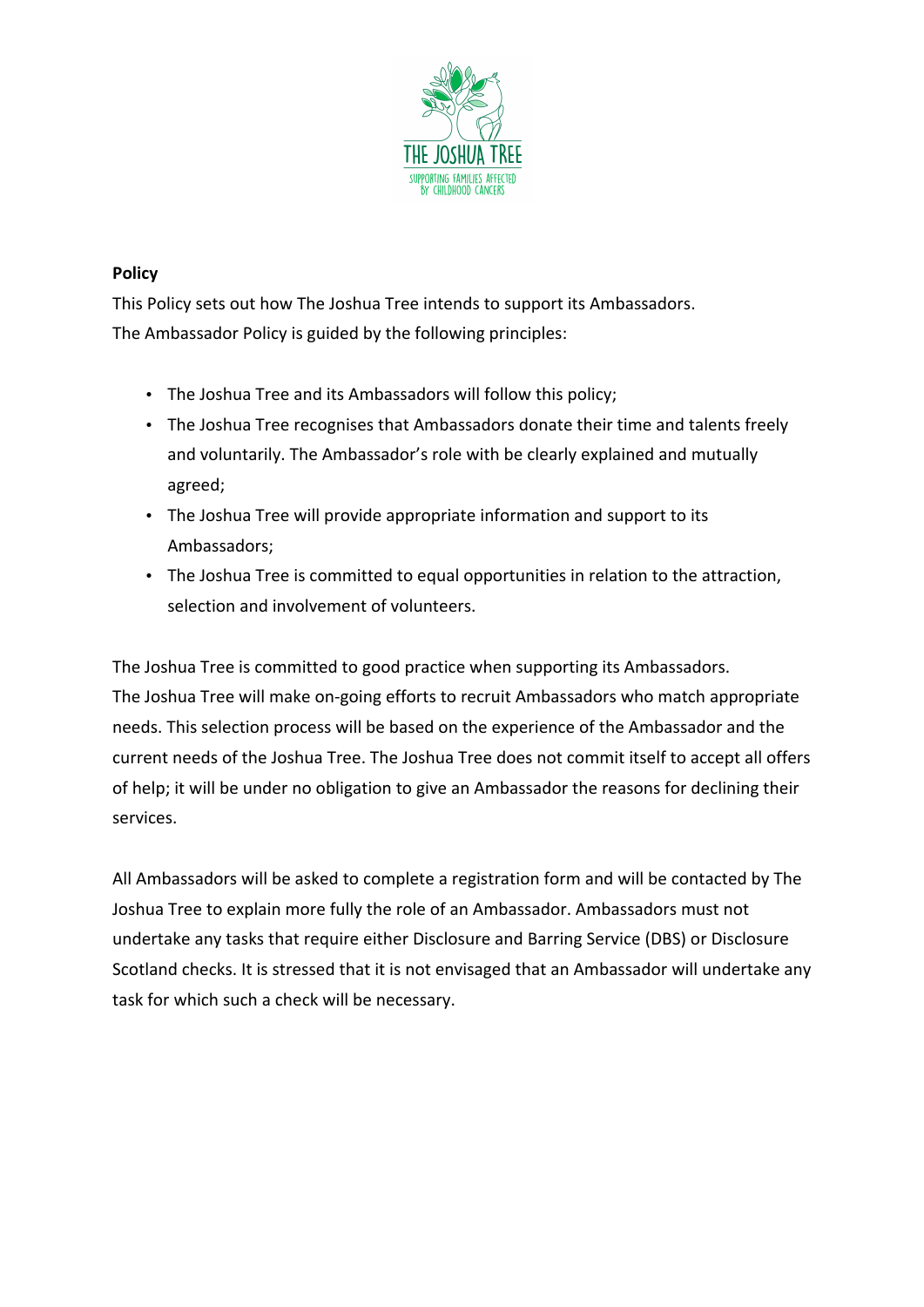

### **Confidentiality**

The Joshua Tree's Ambassadors, have a duty of confidentiality with regards to information received whilst working with The Joshua Tree. Ambassador's information will be treated in confidence (copies of the Data Protection/GDPR policy and Confidentiality policy are available upon request) and The Joshua Tree extends this right to everyone. Ambassadors may find themselves in possession of certain information, the disclosure of which could be construed as a breach of confidentiality. Ambassadors must not discuss or disseminate any sensitive or confidential material whatsoever with any person or outside The Joshua Tree, including the media. Any breach of confidentiality would mean you could no longer remain an Ambassador and The Joshua Tree reserves the right to terminate the ambassador relationship with any individual at any time.

Similarly, Ambassadors should also be aware when using social media that it is subject to the full range of laws applying to other communications, including copyright, breach of confidence, defamation, privacy, contempt of court, harassment, vilification and antidiscrimination legislation, and criminal laws. Social media can be the subject of legal proceedings. The Joshua Tree will accept no liability which arises due to Ambassador's use (or mis-use) of social media sites. In all communications Ambassadors must not bring The Joshua Tree into disrepute and any views expressed by Ambassadors are their own and ought not to be presented as though they represent the views of The Joshua Tree.

#### **Expectations & Commitments**

Ambassadors will be informed of the expectations of The Joshua Tree and the role that the Ambassador has offered to undertake. In appointing an Ambassador, The Joshua Tree does not enter into a contract; the Letter of Engagement and the policy are there to help the Ambassador feel supported and clearer about their role. The Ambassador is not an Agent of The Joshua Tree and Ambassadors and their activities are not covered by The Joshua Tree's insurance policies.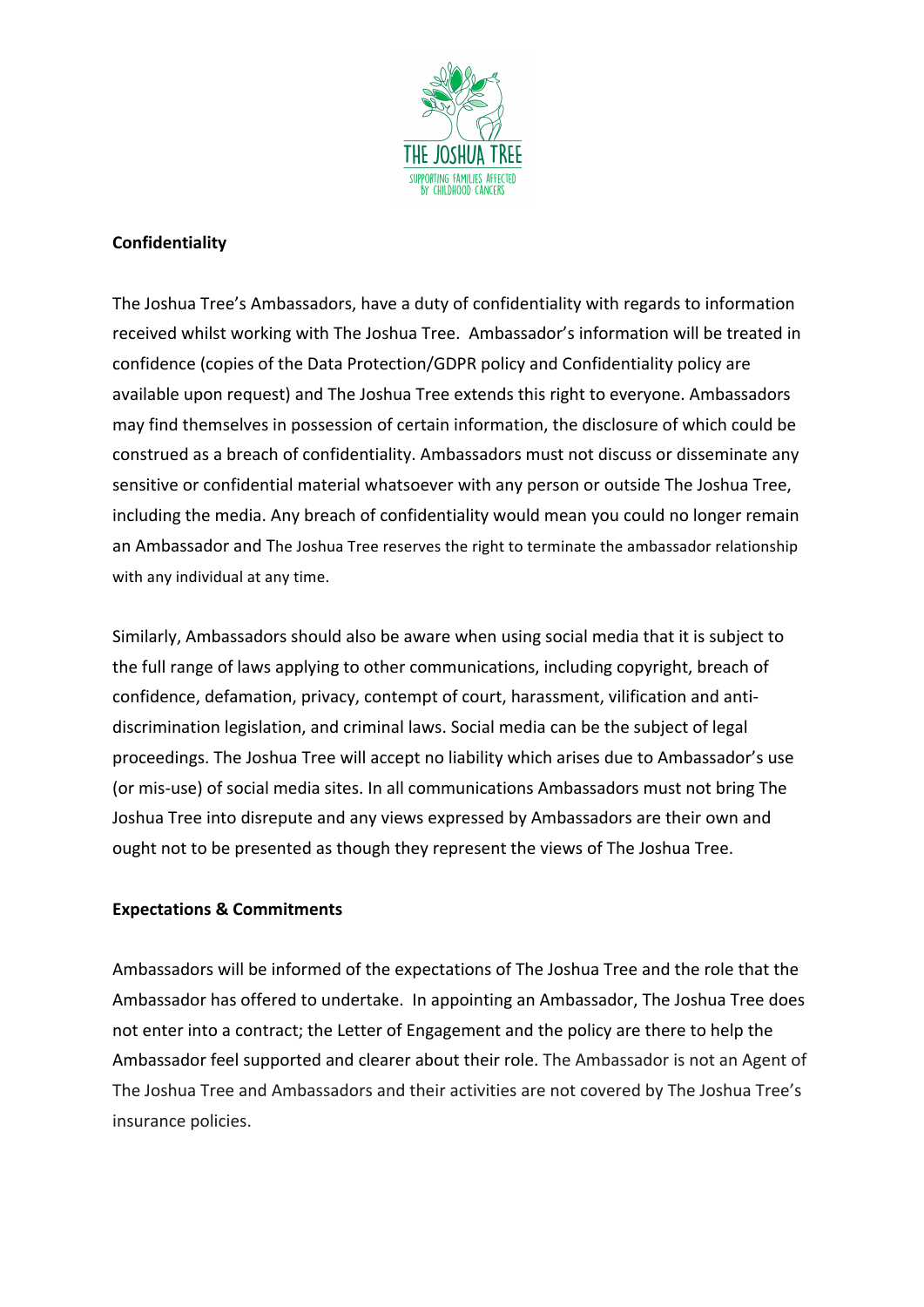

The Joshua Tree recognises that Ambassadors are volunteers and will often need flexible arrangements regarding both the time and level of commitment they are able to give. We will try to work within these constraints and will not make unreasonable demands on Ambassadors. 

Whatever the level of commitment an Ambassador is able to give we will recognise and value their contribution. In return the Ambassador will be expected to follow the spirit of The Joshua Tree's policies and procedures and to meet mutually agreed time commitments, or to give notice if this is not possible.

Ambassadors are free to cease their voluntary role at any time. There is no commitment to The Joshua Tree.

We will always try to match what an Ambassador feels able to undertake with our Joshua Tree needs. We will provide a warm welcome to Ambassadors, give adequate support and ensure that an Ambassador's expectations are met when they join us.

Ambassadors will be supported, but not directed or controlled, by a named contact person. This person will provide the Ambassador with information about The Joshua Tree, appeals, initiatives and events as well as the opportunity to discuss the Ambassador's initiatives.

#### **Expenses**

As the Ambassador's role is primarily as a volunteer Ambassadors will be reimbursed travel expenses in line with the Expenses Policy. With the prior approval of The Joshua Tree, expenses will be met where supporting receipts are provided.

#### **Comments & Complaints**

The Joshua Tree aims to identify and resolve problems at the earliest possible stage. In the first instance you should discuss these with the Family Support Team. If the issue or problem is not resolved, you should then contact the CEO who will discuss the matter with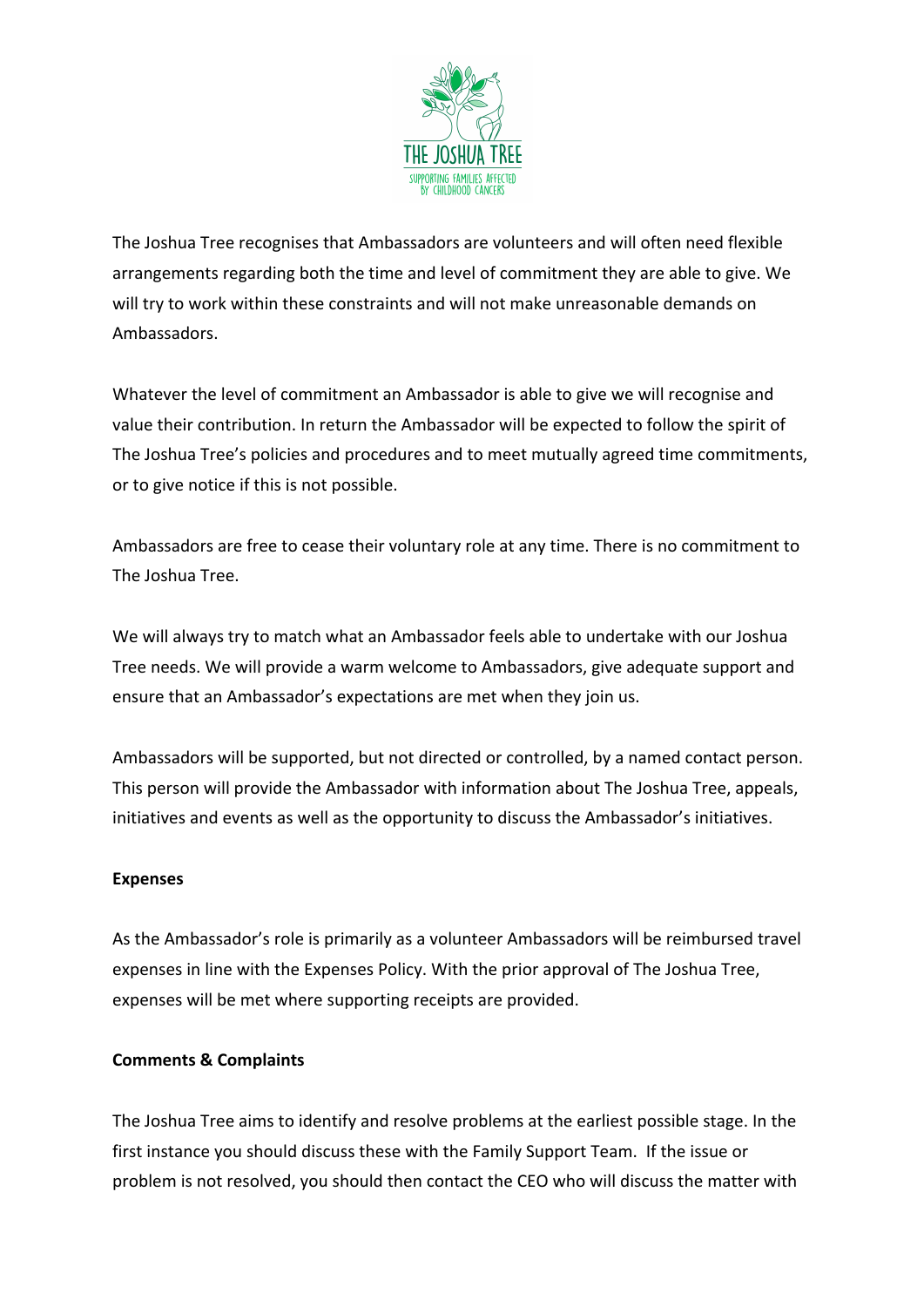

you within seven days. If necessary, he/she will then refer the matter to the Trustees who will provide you with their response as quickly as possible.

The following is an example of the Letter of Engagement received by an Ambassador of The Joshua Tree

## Dear [NAME]

Thank you for agreeing to be an Ambassador of The Joshua Tree effective from [DATE]. We are very pleased that you have made this generous commitment to support our charity and you can expect the following:.

- To receive regular briefings and information about the work of The Joshua Tree such as newsletters and emails;
- An invitation to the Strategy Day and events throughout the year;
- You will be advised of materials using your image or your name prior to being used;
- Any queries you have will be promptly dealt with by the Operations Manager Family Support

We would ask you to provide:

- Up to date contact details to enable The Joshua Tree to contact you;
- An indication of your desired level of involvement in promotional material and at events;
- Permission for use of your name or story (can be anonymous) in funding and grant applications;
- Permission to be included in our case studies (can be anonymous).

As agreed your commitment will last until such time as the arrangement is ended by either you or us. It is important that if you wish to end the agreement that you give us as much notice as possible but at least 1 monthto allow the time to remove your details from our website or other documents.

I would be happy to arrange an induction to the Ambassador programme so we can discuss your desired level of involvement and arrange for you to meet key individuals.

If you have any queries or questions now, or in the future, please don't hesitate to contact me